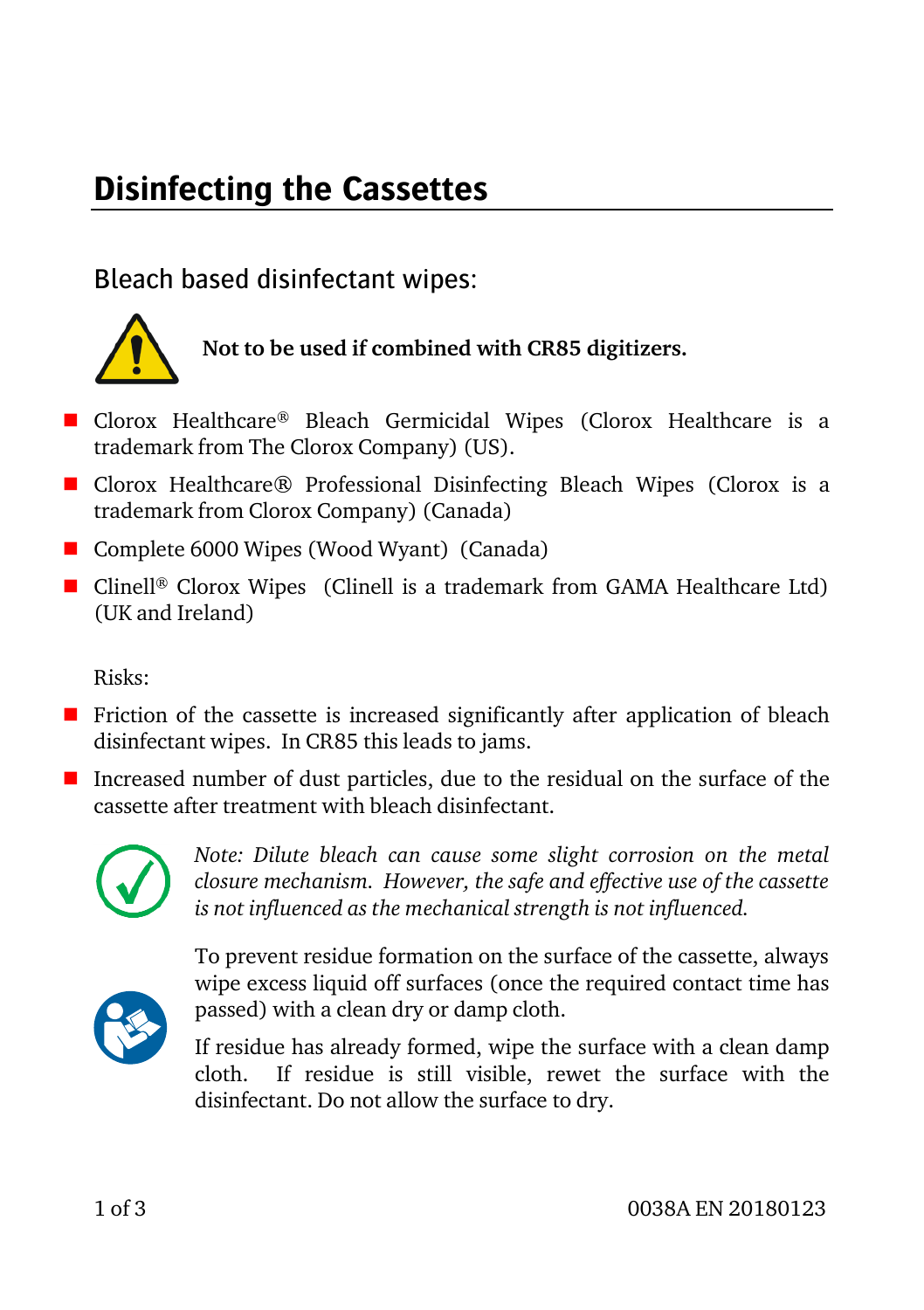## Quaternary ammonium salt based disinfectant wipes:

 SANI-CLOTH® HB Germicidal Disposable Wipes (SANI-CLOTH is a trademark from PDI®)



Risk: Frequent use of the quaternary ammonium salt based disinfectant can result in breaking of cassette part. Avoid frequent use, limit use to  $< 10$  times during the life-time of the cassette.

#### Use of protective plastic envelope

If the cassette is used in an environment where disinfection is required or where it may get into contact with blood or other body fluids, use plastic envelopes to protect the cassette from direct patient contact. Make sure that the plastic envelope is not wrinkled to avoid the creases showing in the image.

#### Safety directions for disinfection



**WARNING: All appropriate policies and procedures should be followed to avoid contamination of the user/staff, patients and other equipment.**

**WARNING: Make sure that the cassette is properly decontaminated and disinfected before shipment.**

**WARNING: The selection and description of the appropriate disinfection procedure and policy is the responsibility of the user.**

**WARNING: All applicable instructions of the applied disinfecting product have to be followed (e.g. use, dilution, shelf life, storage, material compatibility, interaction with cleaning compounds, safe use, and disposal).**

**WARNING: Before disinfecting the cassette, remove the image plate and assure that the cassette is clean.**

**WARNING: Never pour liquids directly on the surface of the cassette, always use a low-linting cloth dampened (not**